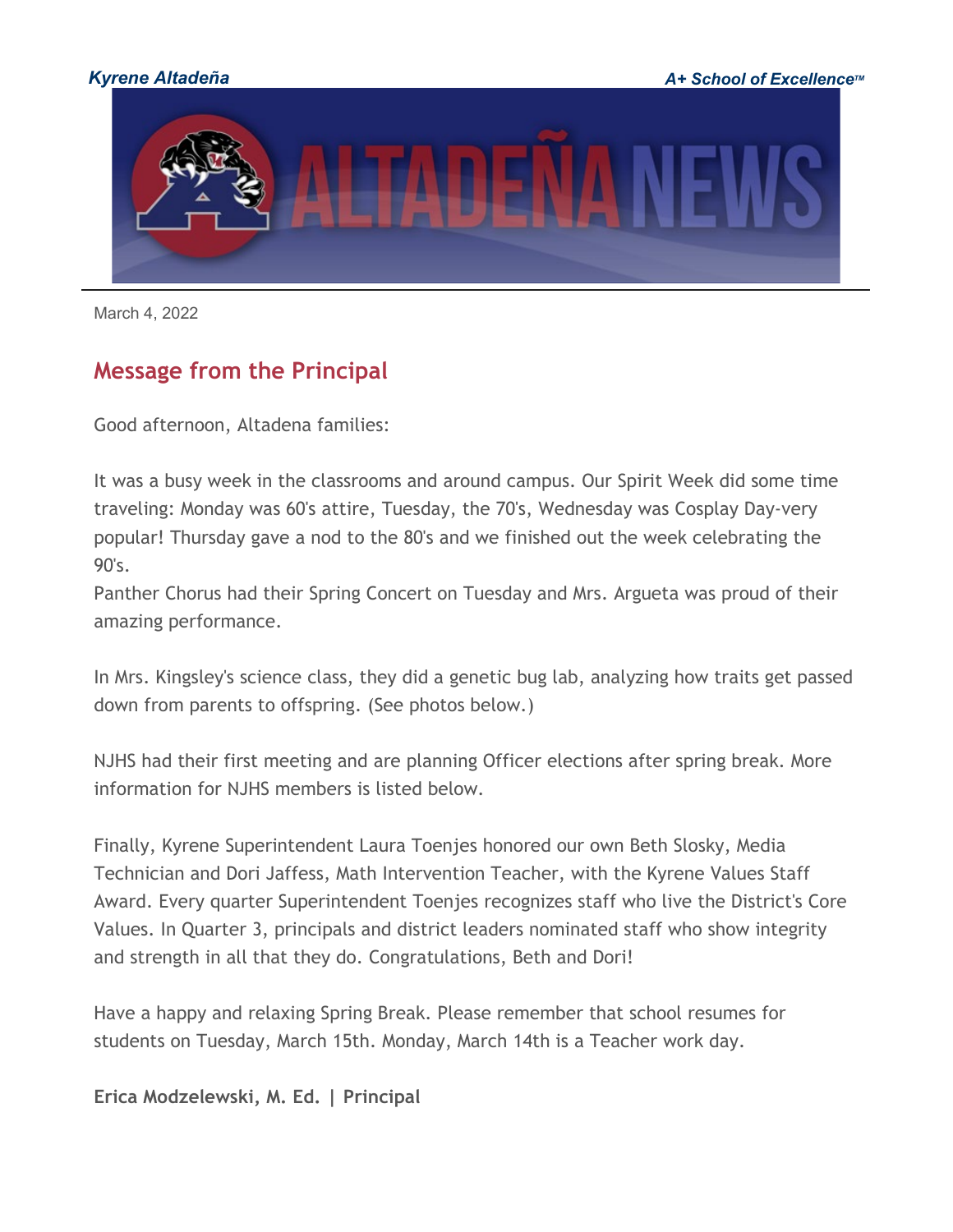





Mrs. Kingsley's Science Class



#### **Beth Slosky and Dori Jaffess with Superintendent Toenjes and Principal Modzelewski**

#### Message from NJHS Sponsors

8th grade NJHS members: If you have not checked your Kyrene student emails, please do so. 8th grade NJHS members received an email last week with information regarding meetings and the access code to join our Google Classroom. Students interested in running for an NJHS officer position will need to complete the Officer Interest form posted in our Google Classroom. Forms must be submitted by 3:30pm on Tuesday March 15th. Ballots will be prepared and posted on Wednesday March 16th. Voting will end on Thursday March 17th. Please email Mrs. Lucas [\(mlucas@kyrene.org\)](mailto:mlucas@kyrene.org) or stop by her room (203) if you have any questions. (Please note that this information applies to 8th grade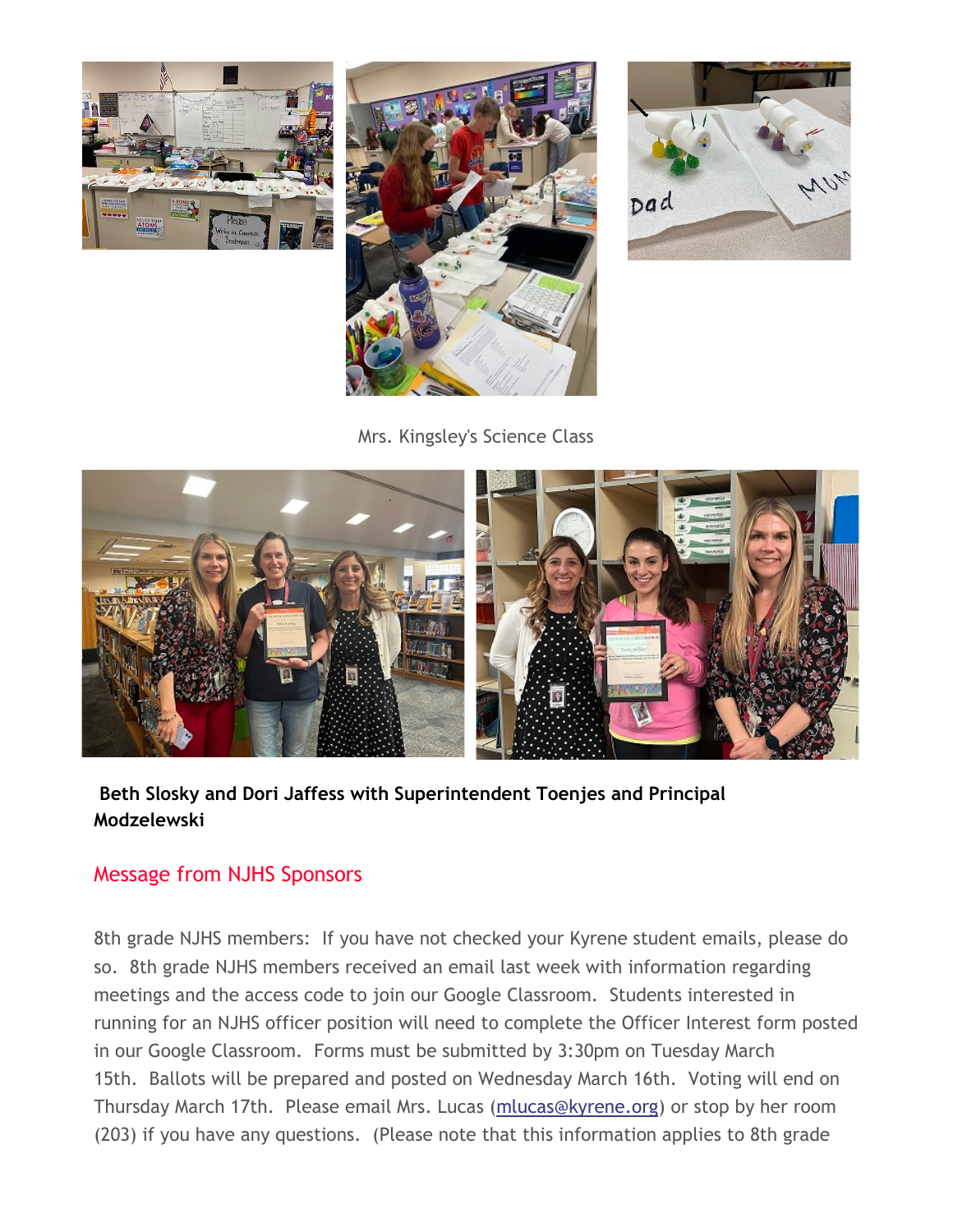NJHS only. Information regarding 7th grade NJHS applications and club requirements will be sent after Spring Break.)



Class of 2026 Future Thunder Athletes

Desert Vista looks forward to the next generation of Thunder athletes! We want you to be ready to play so please review the checklist below if you plan to participate in DV Athletics:

[Complete enrollment into Desert Vista](http://track.spe.schoolmessenger.com/f/a/POxFSb8ziwycx3lS0KoQLg%7E%7E/AAAAAQA%7E/RgRkA87AP0QkaHR0cHM6Ly93d3cudGVtcGV1bmlvbi5vcmcvUGFnZS8yNjg1VwdzY2hvb2xtQgpiHkCbImInl2ZJUhBzcmF0aEBreXJlbmUub3JnWAQAAAAB) - you must be an enrolled student to participate in summer workouts

Create a [RegisterMyAthlete.com](http://track.spe.schoolmessenger.com/f/a/Q4F_rSCCZdPTD2zfxKW_ew%7E%7E/AAAAAQA%7E/RgRkA87AP0QhaHR0cDovL3d3dy5yZWdpc3Rlcm15YXRobGV0ZS5jb20vVwdzY2hvb2xtQgpiHkCbImInl2ZJUhBzcmF0aEBreXJlbmUub3JnWAQAAAAB) account or add your incoming freshman to your existing account (select 2022-23 year)

Select interested sports and begin working on paperwork to upload into your account Physicals must be done after March 1, 2022 to be AIA eligible

Summer gyms/workout information will be sent to those signed up in

[RegisterMyAthlete.com](http://track.spe.schoolmessenger.com/f/a/Q4F_rSCCZdPTD2zfxKW_ew%7E%7E/AAAAAQA%7E/RgRkA87AP0QhaHR0cDovL3d3dy5yZWdpc3Rlcm15YXRobGV0ZS5jb20vVwdzY2hvb2xtQgpiHkCbImInl2ZJUhBzcmF0aEBreXJlbmUub3JnWAQAAAAB)

GO THUNDER!!

#### This week in Spring Sports

On Monday, Boys Baseball games were called for daylight. JV Boys Baseball beat KMS, 6-3 Varsity Boys Baseball won against KMS, 13-2

JV Girls Basketball beat KMS, 42-12 Varsity Girls Basketball won against KMS, 51-20

In Tuesday's Varsity track meet, the Girls beat Centennial, 91-8 and the Boys beat Centennial, 71-29.

Way to go, Panther Athletes!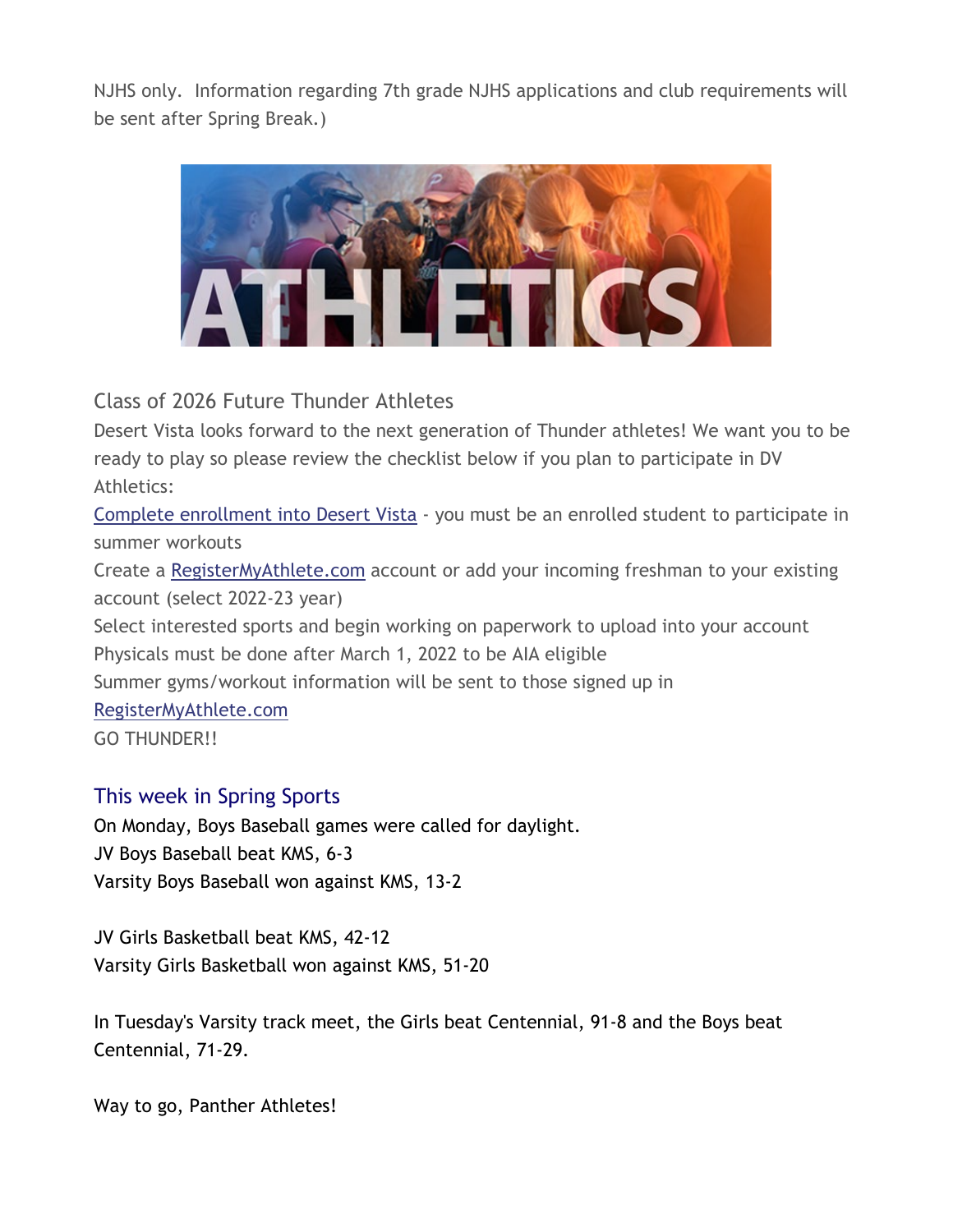

# **Message from the PTSO**

LUCK OF THE IRISH HOSPITALITY LUNCHEON! Sign-up here [https://www.signupgenius.com/go/10C0F4CA9A623AAFBC25-march](http://track.spe.schoolmessenger.com/f/a/9YNZftwlQVuj-nSNeW2r2Q%7E%7E/AAAAAQA%7E/RgRkA87AP0Q6aHR0cHM6Ly93d3cuc2lnbnVwZ2VuaXVzLmNvbS9nby8xMEMwRjRDQTlBNjIzQUFGQkMyNS1tYXJjaFcHc2Nob29sbUIKYh5AmyJiJ5dmSVIQc3JhdGhAa3lyZW5lLm9yZ1gEAAAAAQ%7E%7E) to help at our next Teacher and Staff Hospitality luncheon on St. Patrick's Day – Thursday, March 17th. Be sure to wear green! *A special thank you to Foothills Center Super Cuts for donating a free haircut and shampoo to one of our amazing Altadena teachers at February's hospitality lunch.*

JOIN us for our next FAMILY DINNER NIGHT on Tuesday, March 22nd at Native Grill & Wings, 5030 E. Ray Rd.

#### 8TH GRADE DANCE UPDATE

The 8th grade dance will on on Friday, May 13th. Tickets are \$10 and will go on sale after spring break. Tickets will be available online through the PTSO website. All tickets must be purchased in advance. No at the door sales. Look for more information after the break.

The 8th grade committee is requesting 8th grade photo memories for the event's slideshow. Please email photos of friend groups, sports teams, band, chorus and before/after school activities to [altadenadance@gmail.com.](mailto:altadenadance@gmail.com) All photos must be from the current school year and will be edited for appropriateness.

Candy and snack sales will continue during lunches on Friday, March 18th, Monday, March 28th and Friday, April 8th. All snacks are \$1 and support the 8th dance.

We are still accepting sponsorships to support the 8th grade dance. To make a donation go to: [www.altadenaptso.org/donate/](http://track.spe.schoolmessenger.com/f/a/XyeAyeLF8-qi49tiqAT4Gg%7E%7E/AAAAAQA%7E/RgRkA87AP0QjaHR0cDovL3d3dy5hbHRhZGVuYXB0c28ub3JnL2RvbmF0ZS9XB3NjaG9vbG1CCmIeQJsiYieXZklSEHNyYXRoQGt5cmVuZS5vcmdYBAAAAAE%7E)